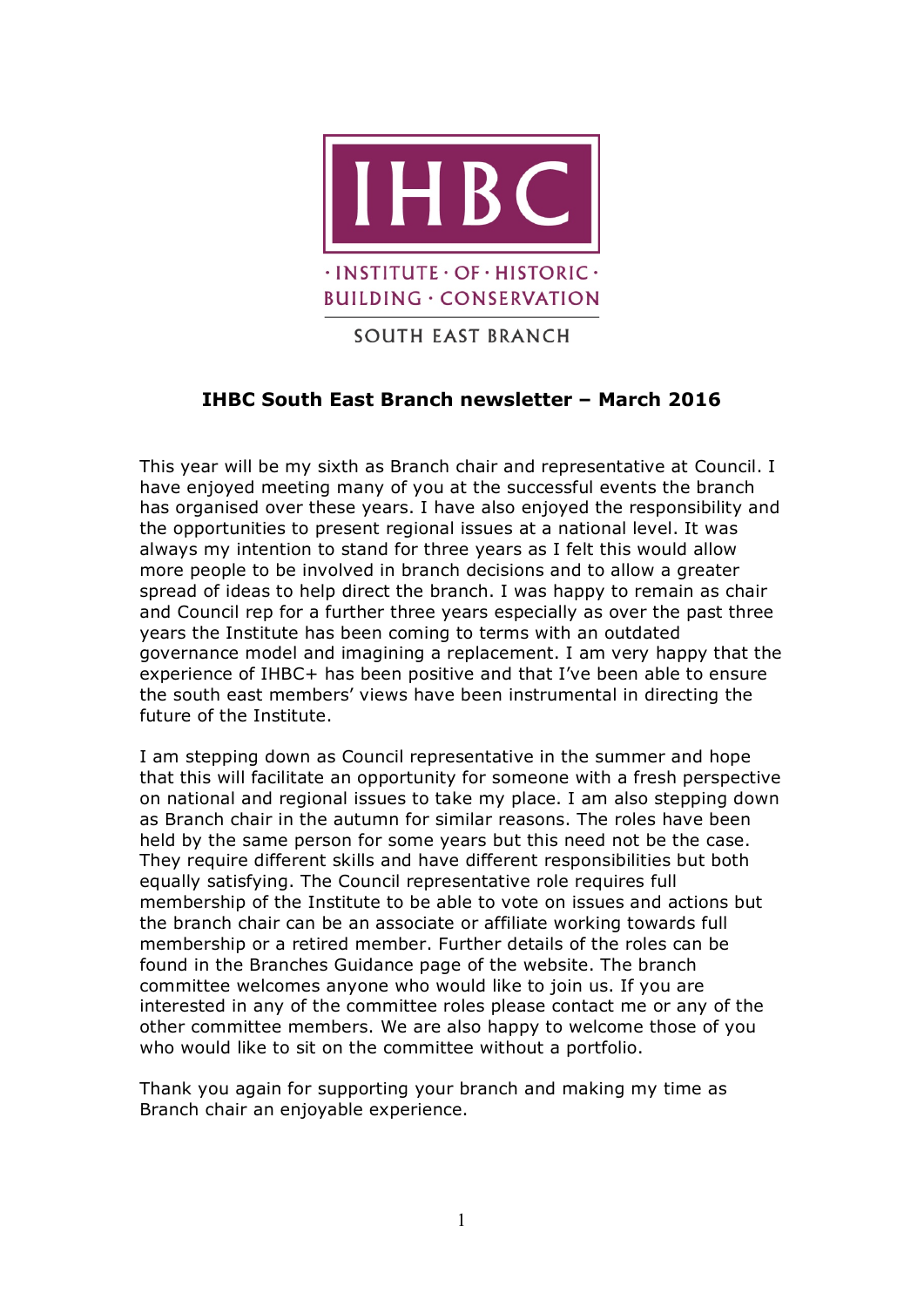### **Annual School Bursary**

The Annual School, *People Power! Catalyst for change* will be held in Worcester this year and details are now available on the website. The branch are offering a bursary as we did last year. The bursary will cover the full cost of a residential place for the three days. Travel expenses will need to be covered by the individual. The successful applicant will be asked to write a report of the School for the Branch newsletter. If you are a member beginning your career or looking to apply for full membership; or a member who has recently moved away from Conservation due to any reason and is looking to return to the profession then please write to the Branch Committee describing your situation and why you should be considered for the bursary. We will consider the applications on 20th April so applications should be received before this date.

### **Future Events**

As always we are very happy to hear from you if you have ideas for events. We have several in the pipeline at the moment and details will follow once we have those confirmed. Sanne Roberts has put together two questionnaires to help us understand what type of event we should be organising. Please do fill these in as it will only take a short time and help us to continue to offer the benefits you want. Please follow the link to the surveys here :

https://www.surveymonkey.com/summary/JvePO0Pkwf\_2Bb4CE4V\_2BFD tBrCU5lOSqNtwbNRUnuPu3Y\_3D

https://www.surveymonkey.com/summary/lpa6XnKChHX4vNmPQHS6AeR Q3ENYMWsxX1Qa8tz3lZk\_3D

### **Membership Seminar**

Following the successful membership seminar last year we will be holding another event on 20<sup>th</sup> April at the Capitol, Horsham. If you are looking to upgrade your membership or have recently done so and could offer advice and feedback on your experience we look forward to seeing you. This is a free event but spaces are limited, so please book via Eventbrite: https://www.eventbrite.co.uk/e/ihbc-membership-seminar-tickets-22164394300